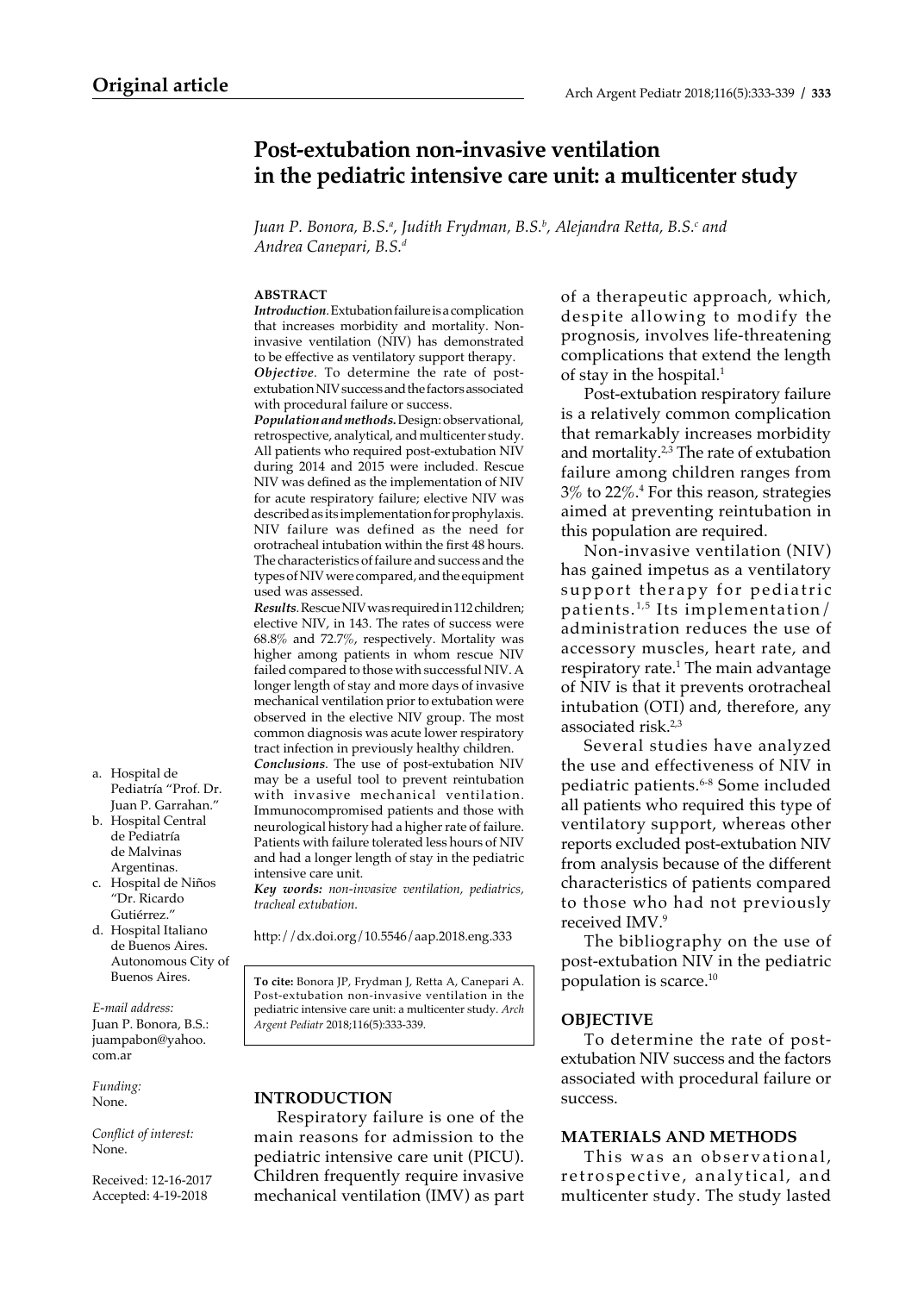2 years. All patients aged 1 month to 18 years old who required post-extubation NIV between January  $1<sup>st</sup>$ , 2014 and December 31 $<sup>st</sup>$ , 2015 in four</sup> multipurpose PICUs of tertiary care facilities were included.

Patients were extubated after a spontaneous breathing trial in accordance with the criteria in place at each facility.

Rescue NIV (rNIV) was defined as the implementation of NIV for acute respiratory failure within the first 48 hours after extubation. Respiratory failure was defined as type I or type II respiratory failure and/or upper airway obstruction.<sup>11</sup>

Elective NIV (eNIV) was defined as the implementation of NIV immediately after extubation for prophylaxis due to a potential risk for failure. eNIV was implemented in patients with prolonged  $IMV<sub>1</sub><sup>12,13</sup>$  prior extubation failures, weakness caused by intrinsic muscle disease, weakness of the inspiratory muscles evidenced by a reduced diaphragmatic mobility in the ultrasound or maximal inspiratory pressure below -20  $\text{cmH}_2\text{O}$ , heart disease or relevant respiratory history.

The physical therapists working at each PICU recorded data every day using cards and collecting information from the medical records.

Interfaces included full-face masks, helmets, oronasal masks, nasal masks, and nasal cannulae. The interface choice depended on the patient's age and/or availability; full-face and oronasal masks were prioritized for acute respiratory failure patients, whereas nasal masks were reserved for chronic conditions.

Microprocessor-controlled ventilators with NIV-dedicated software, intermediate ventilators, and continuous flow bi-level ventilators were used.14 The ventilator was selected depending on its availability at each PICU.

Ventilation modes included pressure support ventilation, pressure-assist/control ventilation, bi-level pressure support delivered in the spontaneous or spontaneous/timed mode, and continuous positive airway pressure. The ventilation mode was chosen based on the patient's condition in an attempt to achieve the best patient-ventilator synchrony. The prevailing mode during NIV requirement was taken into consideration.

The ventilation strategy consisted in using positive end-expiratory pressure (PEEP) and fraction of inspired oxygen (FiO<sub>2</sub>) levels necessary to achieve an oxygen saturation above 92%

and the assistance pressure necessary to reach a tidal volume between 8 and 10 mL/kg. Once the therapeutic target is achieved, ventilatory parameters were progressively reduced, with rotation of the interface or periodic equipment disconnection, depending on the patient's stability in terms of clinical, blood gases, and radiological parameters, until ventilatory support was removed completely.

The following outcome measures were considered: age, weight, sex, severity score (pediatric index of mortality 2, PIM2), length of stay in the PICU (days), reason for admission to the PICU (cardiac, respiratory, neurological, postoperative period after non-cardiovascular surgery, septic shock, external injury, other), diagnosis (trauma, acute lower respiratory tract infection [ALRTI], ALRTI in a patient with sequelae [from prior comorbidities], postoperative period of a general surgery, neurosurgery, neuromuscular condition, immunocompromise, acute neurological event, non-respiratory infection, heart failure, other), reason for implementation of NIV (respiratory distress, hypoventilation, upper airway obstruction, risk for extubation failure), history (sequelae of lung disease, heart disease, neurological injury, immunocompromise, airway, digestive or liver malformations, more than one factor corresponding to the history).

The different comorbidities present in the patients were classified based on the history outcome measure, considering the classification mentioned by Feudtner et al.,<sup>15</sup> which coded patients based on the type of chronic disease.

The following parameters were monitored: partial pressure of oxygen  $(PO<sub>2</sub>)$ , saturation and partial pressure of carbon dioxide  $(PCO<sub>2</sub>)$  prior to NIV, and delta of pressure, PEEP, FiO<sub>2</sub> or liters of oxygen  $(O_2)$  at NIV initiation.

To measure technique effectiveness, the following outcome measures were recorded: NIV type (rescue, elective), NIV result (success, failure), hours of NIV, days of IMV prior to extubation, and mortality. NIV failure was defined as the need for endotracheal intubation within the first 48 hours in accordance with the criteria in place at each PICU. Depending on the time of failure, initial failure was defined as the need for reintubation within the first hour; early failure, as the need for reintubation from 1 to 12 hours; and late failure  $(> 12$  hours), as the need for reintubation in any other occasion.5 The reasons for failure included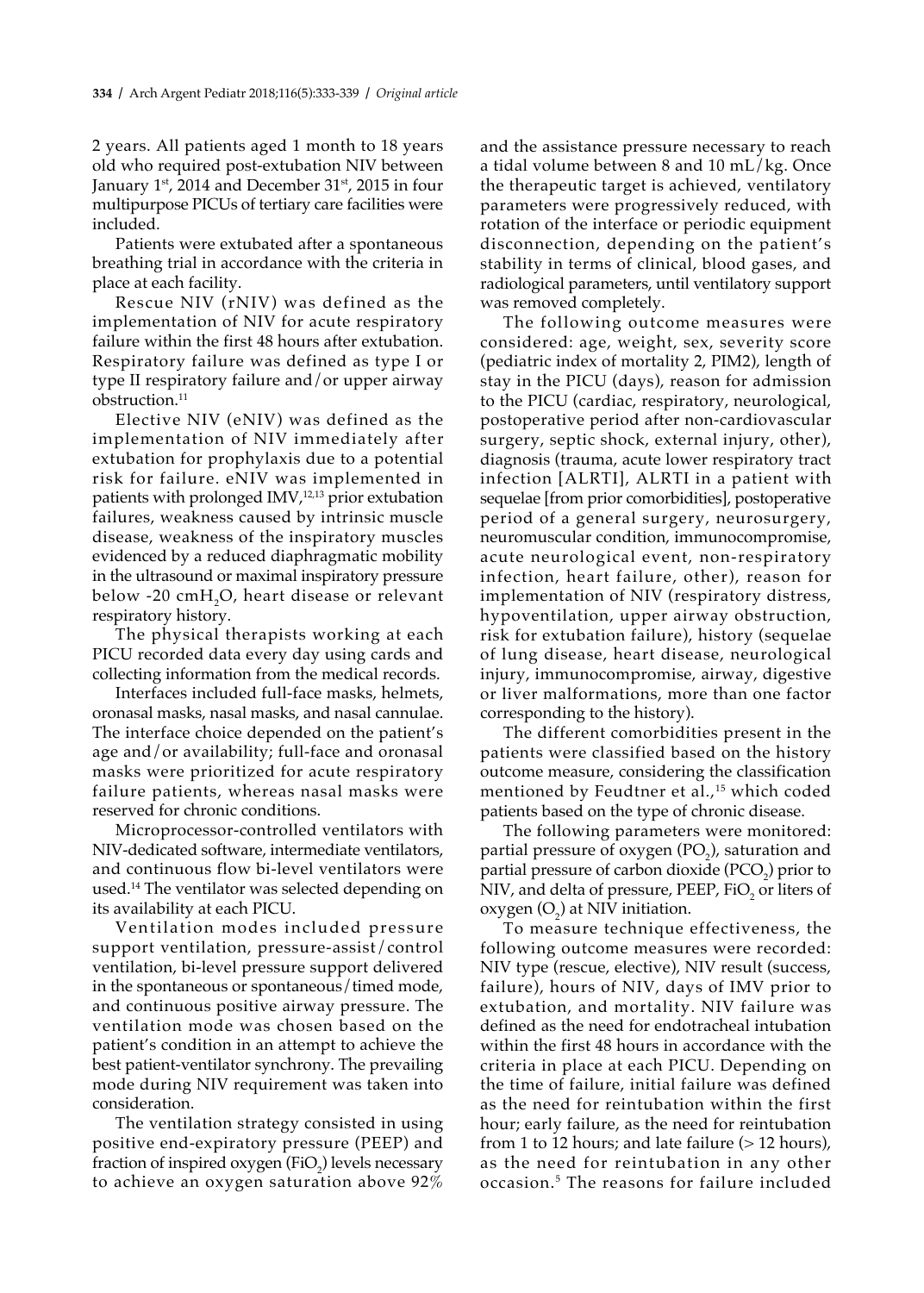progression of respiratory distress, hypoxemia, impaired sensorium, upper airway obstruction, hemodynamic alterations, and inability to protect the airway.

### **Statistical analysis**

The sample was described using the median as a measure of central tendency and the 25-75 interquartile range as a measure of dispersion for numerical outcome measures; whereas, absolute count and percentage were used for categorical outcome measures. Numerical outcome measures were compared using the Mann-Whitney test and categorical outcome measures, using the  $\chi^2$  test. A *p* value < 0.05 was considered statistically significant. Data were analyzed using the IBM SPSS Macintosh software, version 20.0 (IBM Corp., Armonk, NY, USA).

#### **RESULTS**

A total of 255 patients who received postextubation NIV were included. *Figure 1* shows the flow chart of included patients.

The clinical and demographic characteristics of patients are described in *Table 1*.

The success of eNIV reached 72.7%. A comparison of relevant clinical outcome measures between patients who experienced eNIV failure or success is shown in *Table 2*.

The success of rNIV reached 68.8%. *Table 3*  describes the differences between patients who experienced rNIV failure or success.

The full-face mask was the most commonly used interface (106 patients, 41.6%), followed by the oronasal mask  $(28.6\%)$ , nasal cannula  $(16\%)$ , nasal mask (8.6%), nasal pillow mask (4.3%), and helmet (0.8%).

Also, 69% of ventilators were microprocessorcontrolled ventilators for intensive care with software to account for leakages; 29% were intermediate ventilators, and only 2% were continuous flow bi-level ventilators.

Ventilation modes included pressure support  $(70.5\%)$ , pressure assist-control  $(26.1\%)$ , bi-level pressure support delivered in the spontaneous/ timed mode (1.7%), and continuous positive airway pressure (1.7%).

The total analysis of failures revealed that 60% corresponded to late failure; 20%, to early failure; and 20%, to initial failure. The causes of failure in the eNIV and rNIV groups were progression of respiratory distress (38.5% and 19.7%), upper airway obstruction (15.4% and 36.3%), inability to protect the airway (15.4% and 13.3%), impaired sensorium (11.5% and 13.3%), hypoxemia (11.5% and 6.7%), and hemodynamic alterations (7.7% and 10.7%, respectively). Patients with neurological history and immunocompromised

Figure 1. *Flow chart of patients*



NIV: non-invasive ventilation; IMV: invasive mechanical ventilation.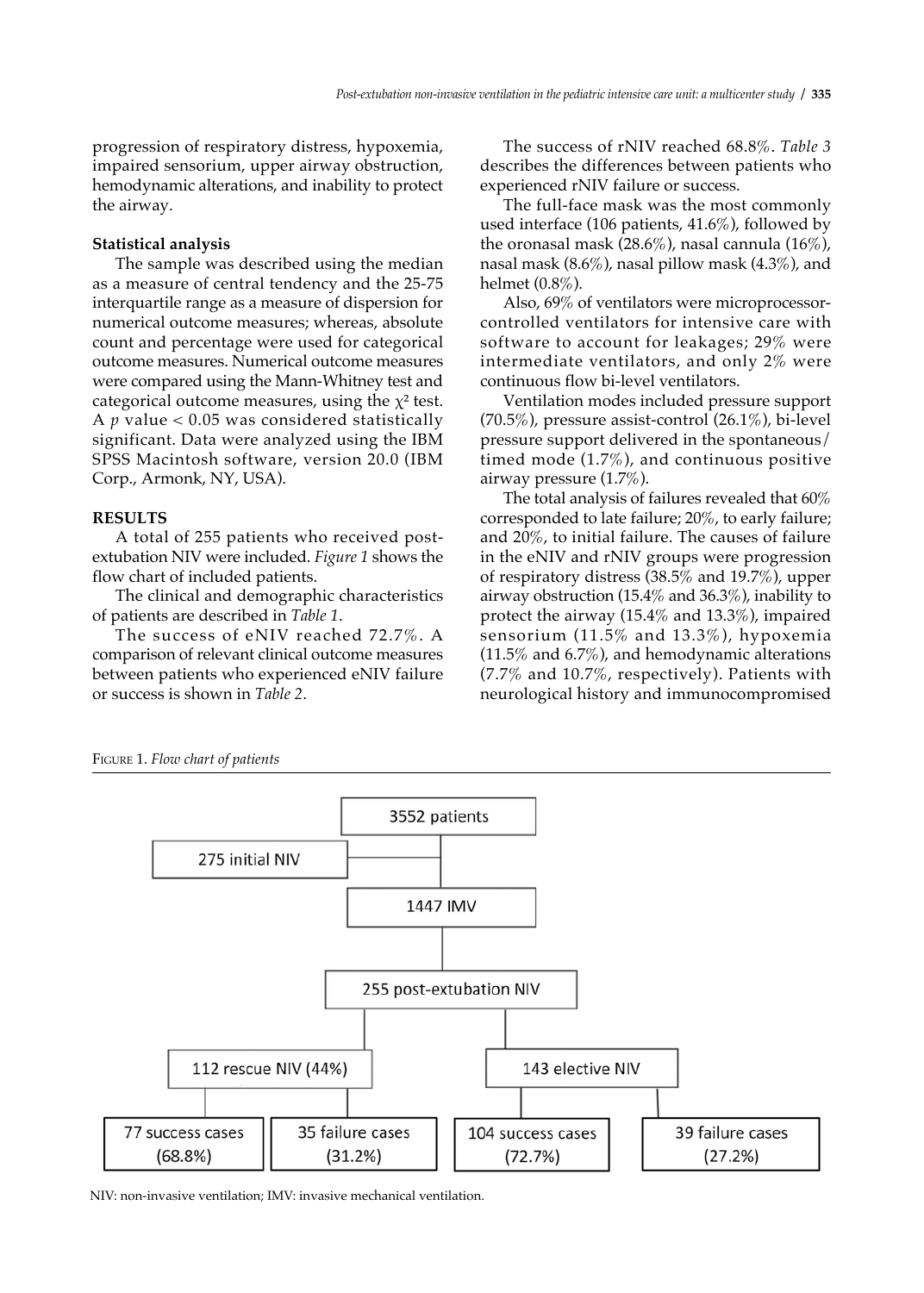patients had a higher rate of failure ( $n = 19$ ; 41.3% and  $n= 13$ ; 39.4%, respectively) compared to those with other comorbidities, for whom the rate of failure was similar to that of the population without prior sequelae (n= 19; 21.7%) (p=  $0.007$ ).

The overall mortality of patients with postextubation NIV was 4.4% (11 patients). Eight deaths (5.6%) were recorded in the eNIV group; of these, 4 corresponded to those with successful eNIV, 1 with initial failure, and 3 with late failure.

Only 3 patients died in the rNIV group: 1 case of initial failure, 1 case of early failure, and 1case of late failure.

#### **DISCUSSION**

In the studied population, it was possible to avoid reimplementation of IMV in 71% of patients. Patients' median age, weight, and mortality score were 15 months, 15 kg, and 4.8, respectively. Besides, 48.3% of patients were girls; the most common diagnosis was respiratory infection in previously healthy children. No significant differences were observed between failure and success cases in terms of any of these outcome measures.

eNIV accounted for 56% of studied children. Gupta et al. allocated patients to receive eNIV if

| Outcome measure                            | Post-extubation NIV | <b>Rescue NIV</b>        | <b>Elective NIV</b> |
|--------------------------------------------|---------------------|--------------------------|---------------------|
|                                            | $n = 255$           | $n = 112$                | $n = 143$           |
| Age (months old), median $(Q_2-Q_3)$       | $15(4-72)$          | $21(4-81)$               | $12(4-66)$          |
| Weight (kg), median $(Q_2-Q_3)$            | $15(7-26)$          | $15(7.5-25)$             | $12,5(6,75-30)$     |
| Sex, n (%)                                 | 122 (48,4%) fem.    | 59 (52,3%) fem.          | 65 $(45,4%)$ fem.   |
| PIM2, median $(Q_2-Q_3)$                   | $4,8(1,52-10,6)$    | $4,65(1,5-10)$           | $5,6(1,54-10.8)$    |
| Diagnosis, $n$ $(\%)$ :                    |                     |                          |                     |
| Trauma                                     | $9(3.5\%)$          | $7(6.3\%)$               | $2(1.4\%)$          |
| ALRTI in previously healthy child          | 70 (27.5%)          | $27(24.1\%)$             | 43 (30.1%)          |
| ALRTI in a patient with sequelae           | $47(18.4\%)$        | 14 (12.5%)               | 33 $(23.1\%)$       |
| Post-operative period of a general surgery | 41 $(16.1\%)$       | 19 (17%)                 | $22(15.4\%)$        |
| Neurosurgery                               | $9(3.5\%)$          | $8(7.1\%)$               | $1(0.7\%)$          |
| Neuromuscular condition                    | $9(3.5\%)$          | $2(1.8\%)$               | $7(4.9\%)$          |
| Immunocompromise                           | $13(5.1\%)$         | $6(5.4\%)$               | $7(4.9\%)$          |
| Acute neurological event                   | 11 $(4.3\%)$        | $5(4.5\%)$               | $6(4.2\%)$          |
| Non-respiratory infection                  | 24 (9.4%)           | 13 (11.6%)               | 11 (7.7%)           |
| Heart failure                              | $3(1.2\%)$          |                          | $3(2.1\%)$          |
| Other                                      | $19(7.5\%)$         | 11 $(9.8\%)$             | $8(5.6\%)$          |
| Reason for admission to the PICU, n (%):   |                     |                          |                     |
| Cardiac                                    | $10(3.9\%)$         | $3(2.7\%)$               | $7(4.9\%)$          |
| Respiratory                                | 114 (44.7%)         | 40 $(35.7\%)$            | 74 (51.7%)          |
| Neurological                               | 14 $(5.5\%)$        | $8(7.1\%)$               | $6(4.2\%)$          |
| Post-operative period after                |                     |                          |                     |
| non-cardiovascular surgery                 | 52 $(20.4\%)$       | 28(25%)                  | 24 $(16.8\%)$       |
| Septic shock                               | 39 (15.3%)          | 17 (15.2%)               | 22 $(15.4\%)$       |
| External injury                            | 12 (4.7%)           | $10(8.9\%)$              | $2(1.4\%)$          |
| Other                                      | 14 $(5.5\%)$        | $6(5.4\%)$               | $8(5.6\%)$          |
| History, n (%):                            |                     |                          |                     |
| Heart disease                              | $17(6.7\%)$         | $4(3.6\%)$               | $13(9.2\%)$         |
| Sequelae of lung disease                   | $25(9.9\%)$         | 12 (10.9%)               | 13 (9.2%)           |
| Neurological injury                        | 46 (18.3%)          | $21(19.1\%)$             | 25(17.6%)           |
| Immunocompromise                           | 33 $(13.1\%)$       | 14 (12.7%)               | 19 $(13.4\%)$       |
| Airway, liver, digestive                   |                     |                          |                     |
| malformation                               | $29(11.5\%)$        | $15(13.6\%)$             | $14(9.9\%)$         |
| More than one factor                       |                     |                          |                     |
| corresponding to history                   | $16(5.2\%)$         | $5(4.5\%)$               | $8(5.6\%)$          |
| No history                                 | 89 (35.3%)          | 41 (37.3%)               | 51 $(35.9\%)$       |
| Reason for implementation of NIV, n (%):   |                     |                          |                     |
| Respiratory distress                       | 75 (28.2%)          | 72 (64.3%)               |                     |
| Hypoventilation                            | $19(7.5\%)$         | $16(14.3\%)$             |                     |
| Upper airway obstruction                   | 24 $(9.4\%)$        | 24 $(21.4\%)$            |                     |
| Risk for extubation failure                | 143 (54.9%)         | $\overline{\phantom{a}}$ | 143 (100%)          |
|                                            |                     |                          |                     |

Table 1. *Demographic outcome measures*

 $\mathrm{Q}_2\mathrm{Q}_3$ : 25%-75% quartile; fem.: female; ALRTI: acute lower respiratory tract infection; PICU: pediatric intensive care unit; PIM2: severity score.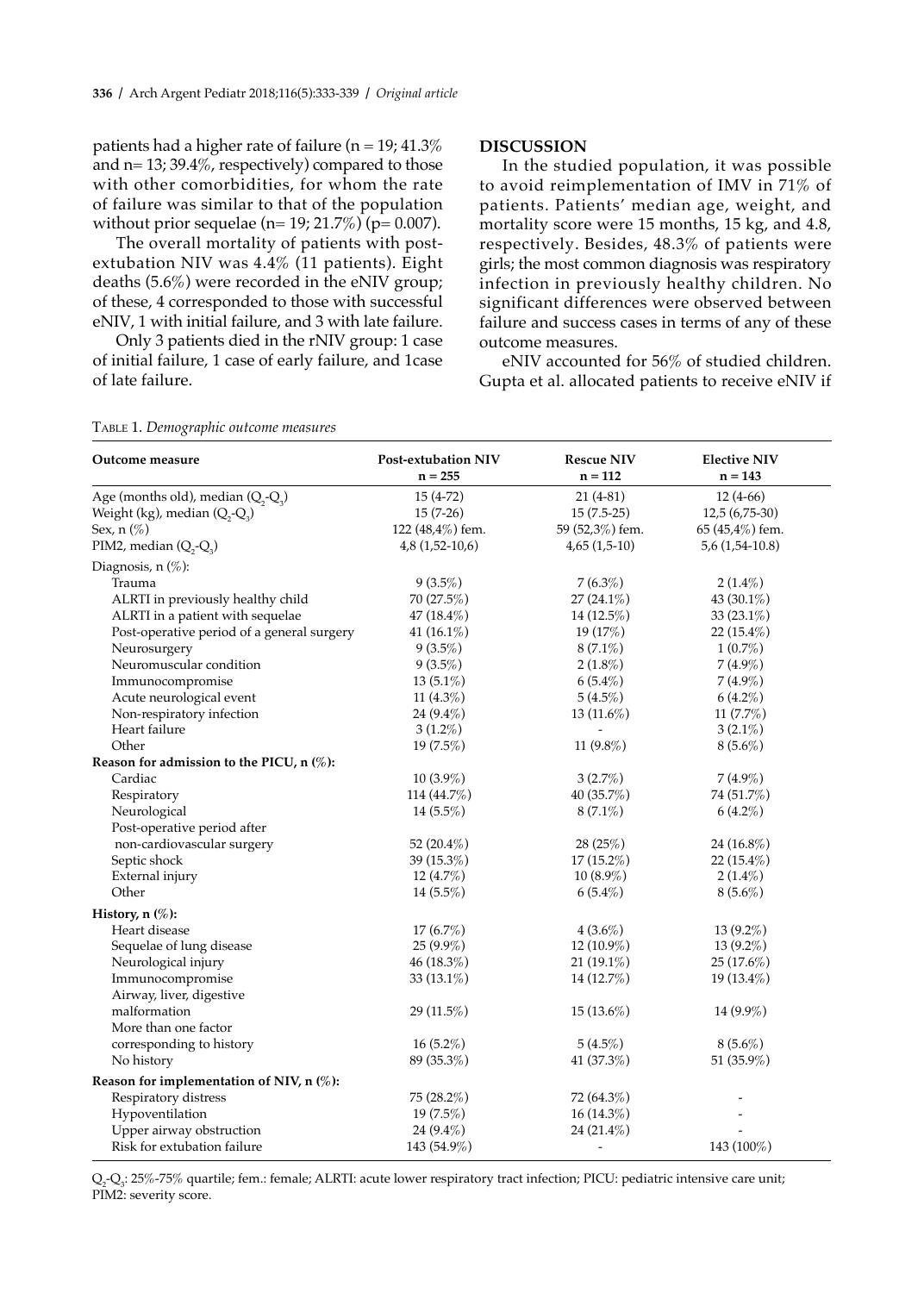they were at a high risk for extubation failure and if they were weaning from IMV, and achieved a success rate of 74%.16 In addition, James et al. reached a 90% success rate with eNIV in children who were in the immediate postoperative period.17 In our study, the success of eNIV was 72.7%, which was similar to that observed in comparable studies.9,18 A direct association was observed between the hours of NIV and therapeutic success, and a reverse association was noted between the length of stay in the PICU and NIV success. This evidences that patients with successful NIV remained more hours in NIV, but had a shorter stay in the PICU. Although we believe that, in our study, some children in this group would have possibly avoided OTI without eNIV, the potential side effects of this therapy appear to be minimal.

rNIV accounted for 44% of cases. As in the study by Gupta et al.,<sup>16</sup> our results show an association between a reduced mortality and ventilatory support success. In addition, Mayordomo-Colunga et al. observed a 50% success rate in their pilot study.9 In this group, the rate of success was 68.8%, which seems logical considering that conditions are different from the eNIV group that used the therapy as prophylaxis, whereas in the rNIV group patients had signs of respiratory failure. The bibliography on the use of rNIV in the pediatric population is scarce. Studies in the adult population have not been conclusive in relation to its use. Esteban et al. demonstrated,

|  | TABLE 2. Elective non-invasive ventilation |  |
|--|--------------------------------------------|--|
|  |                                            |  |

| Successful $(n = 104)$ | Failed $(n = 39)$ | p value |
|------------------------|-------------------|---------|
| $12(5-60)$             | $15(4-85)$        | 0.85    |
| $12(7-27.5)$           | $17(5.75-36)$     | 0.29    |
| $4.5(0.95-10.8)$       | $7.4(2.4-11.8)$   | 0.14    |
| $21(15-28)$            | 28 (17-45.5)      | 0.019   |
| 99 (97-100)            | 98 (97-100)       | 0.16    |
| 148 (120-183)          | 138 (104-167.2)   | 0.61    |
| $9(7-10)$              | $10(7.5-11)$      | 0.18    |
| 37 (31.2-42.3)         | $38.5(33-46.5)$   | 0.56    |
| $5(5-6)$               | $6(5-7)$          | 0.12    |
| $0.5(0.4-0.6)$         | $0.5(0.4-0.6)$    | 0.33    |
| $10(5-15)$             | $10(5.5-22)$      | 0.47    |
| 72 (35.2-120)          | $24(20-66)$       | < 0.001 |
| $4(3.9\%)$             | $4(11\%)$         | 0.1     |
| $62(60.2\%)$           | $30(76.9\%)$      | 0.062   |
|                        |                   |         |

 $\mathrm{Q}_2\mathrm{Q}_3$ : 25%-75% quartile; Pa $\mathrm{O}_2$ : partial pressure of oxygen in arterial blood; PCO $_2$ : partial pressure of carbon dioxide; PEEP: positive end expiratory pressure; ΔP: Delta of pressure; FiO<sub>2</sub>: fraction of inspired oxygen;

PICU: pediatric intensive care unit; NIV: non-invasive ventilation;  $\mathrm{O}_2$ : oxygen; PIM2: severity score.

Table 3. *Rescue non-invasive ventilation*

| Outcome measure                                                           | Successful $(n = 77)$ | Failed $(n = 35)$  | p value |
|---------------------------------------------------------------------------|-----------------------|--------------------|---------|
| Age (months old), median $(Q, -Q)$                                        | $30(4-84)$            | $10(3-60)$         | 0.6     |
| Weight (kg), median $(Q, -Q)$                                             | $15(7.2 - 24.7)$      | $14(6.5-26)$       | 0.59    |
| $PIM_{\gamma}$ , median $(Q, -Q_{\gamma})$                                | $4.5(1.8-10)$         | $4.8(1-9.7)$       | 0.49    |
| Length of stay in the PICU (days), median $(Q, -Q)$                       | 15.5 (11-24.25)       | $22(15-37)$        | 0.005   |
| O <sub>2</sub> saturation $(\%)$ , median $(Q, -Q)$                       | 99 (97-100)           | 99 (95-100)        | 0.6     |
| PaO <sub>2</sub> (mmHg), median $(Q_2-Q_3)$                               | 122.7 (132.5-165.5)   | 101.5 (81.1-232.7) | 0.2     |
| PCO <sub>2</sub> (mmHg), median $(Q, -Q)$                                 | 39.5 (33.7-44.1)      | $31.5(29.2-37.5)$  | 0.08    |
| $\Delta P$ (cmH <sub>2</sub> O), median (Q <sub>2</sub> -Q <sub>3</sub> ) | $10(7-10)$            | $10(8-11)$         | 0.2     |
| PEEP (cmH <sub>2</sub> O), median $(Q_2-Q_3)$                             | $5(5-6)$              | $6(5-7)$           | 0.15    |
| FiO <sub>2</sub> , median $(Q_2-Q_3)$                                     | $0.5(0.4-0.6)$        | $0.6(0.5-0.6)$     | 0.2     |
| Days of prior IMV, median $(Q, -Q)$                                       | $5(2.5-10)$           | $6(3-9)$           | 0.33    |
| Hours of NIV, median $(Q, -Q)$                                            | $66(24-120)$          | $24(2-45)$         | < 0.001 |
| Mortality, $n(\%)$                                                        |                       | $3(8.6\%)$         | 0.01    |
| History, $n(\%)$                                                          | 48 $(62.3\%)$         | 23 (69.7%)         | 0.46    |

 $\mathrm{Q}_2\mathrm{Q}_3$ : 25%-75% quartile; Pa $\mathrm{O}_2$ : partial pressure of oxygen in arterial blood; PCO<sub>2</sub>: partial pressure of carbon dioxide;

PEEP: positive end expiratory pressure; ΔP: Delta of pressure; FiO<sub>2</sub>: fraction of inspired oxygen;

PICU: pediatric intensive care unit; NIV: non-invasive ventilation;  $\rm O_2$ : oxygen; PIM<sub>2</sub>: severity score.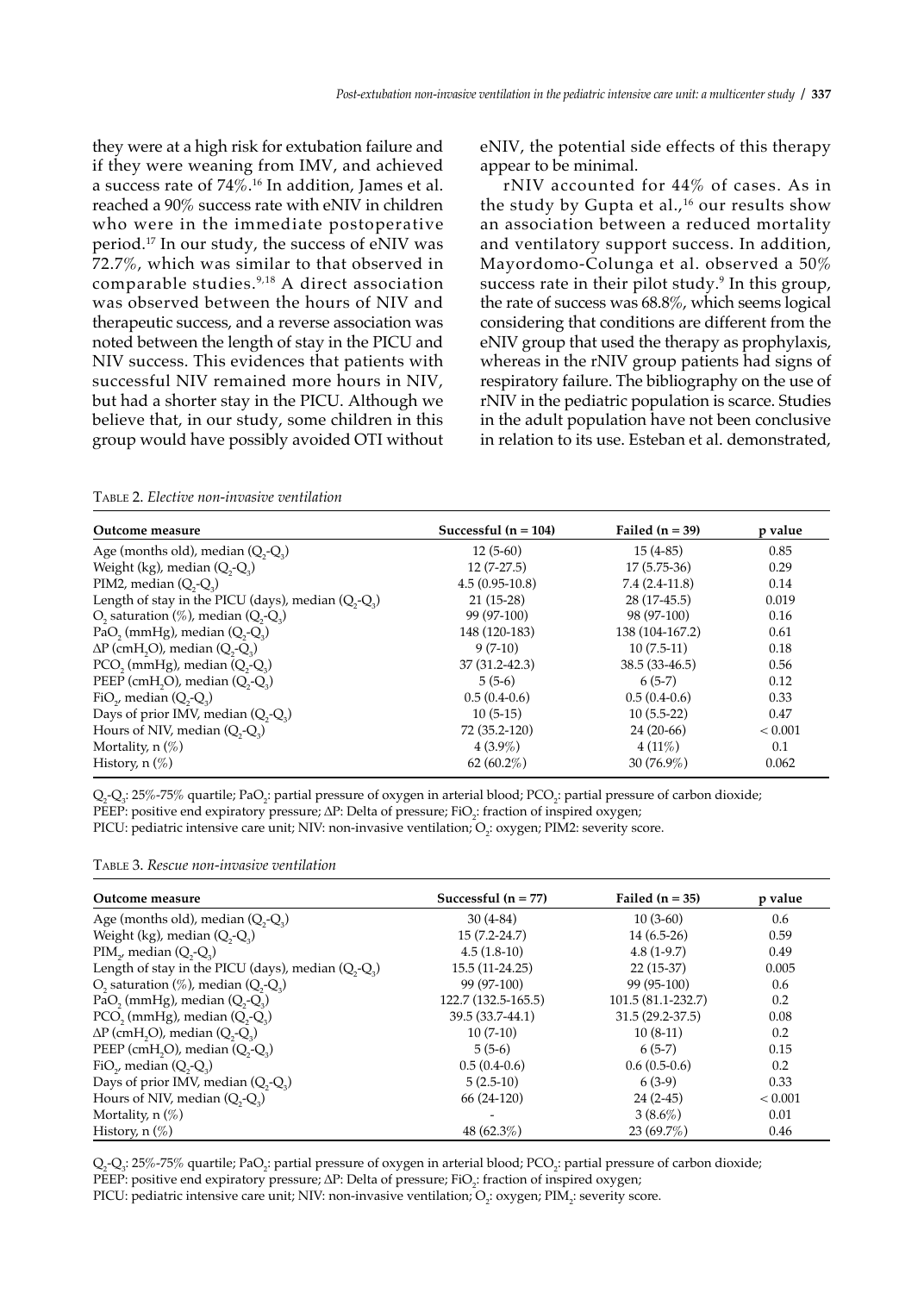in a multicenter study, a higher mortality among patients who required rNIV compared to conventional therapy, and attributed such effect to a delay in reintubation times.<sup>19</sup> Keenan et al. did not find differences between both groups in terms of the reintubation rate and mortality.<sup>20</sup> Girault et al. observed that rNIV was beneficial for patients with hypercapnic ventilatory failure after extubation.<sup>21</sup> Dean Hess recommended caution in the use of rNIV and to prevent reintubation delays if no satisfactory response is observed in the first hour of implementation.<sup>22</sup>

In our study, 15% of patients who were admitted to the critical care unit required postextubation NIV. This is comparable to what has been described by Wolfler et al. in a study with 13 Italian intensive care units where the percentage was similar.23

The presence of a complex chronic disease seems to have an impact on the outcomes of NIV implementation.15 In the studied population, 35% of patients had some type of prior comorbidity. Immunocompromised patients and those with neurological sequelae showed a higher percentage of failures. Mayordomo-Colunga et al. described a higher rate of failure among patients with neurological history and attributed it to pharyngeal hypotonia and inability to protect the airway adequately.9

The analysis of failures revealed that most patients had a late failure. It has been described that a delay in reintubation increases mortality, so a late failure may increase it.19,20 However, the low mortality level observed in the studied population prevented us from establishing an association with the types of failure.

Interfaces and harnesses play a key role in NIV use. Since the introduction of the full-face mask for pediatric patients in Argentina, in 2013, there has been an increase in its demand, and, at present, it has become the preferred interface. The mask adjusts on the front, cheeks, and chin of the face, all areas where there is much subcutaneous tissue, and this has helped to reduce pressure ulcers and improve patients' comfort, especially, younger ones. Chacur et al. found that the full-face mask was more comfortable than the oronasal mask for adult patients, allowing them to use it for more time, but the authors did not find differences in the success-failure rates. $24$ Lemyze et al. managed to prevent intubation in adult patients with hypercapnic ventilatory failure who were receiving NIV for a prolonged time or who had facial injuries when changing from an oronasal mask to the full-face mask.25

Microprocessor-controlled ventilators are the most commonly used ones for NIV at the PICUs, which now include software to account for leakages. Faroux et al. compared, in a lab setting, the performance of 17 ventilators for NIV in pediatrics mimicking different clinical situations and patient weights. They concluded that no ventilator responded correctly to all simulation settings and had trouble working in younger children.<sup>26</sup> The reduced respiratory effort, the high respiratory rate, and leakages in pediatric patients are a major technological challenge that needs to be resolved by advances in ventilators.

The retrospective nature of this study makes it more susceptible to biases and errors. Besides, since this is a multicenter study, there is no information on the management of each patient's underlying condition at each participating PICU. Other limitation of this study is that it did not have a randomized, controlled design and lacked a control group with patients who did not receive NIV to prevent reintubation. In this regard, patients who received eNIV may have not required any type of positive pressure, and this may have affected the end results. Lastly, there is a semantic limitation because the authors worked in four different hospitals, so each may have used different terms typical of each PICU to record NIV events.

#### **CONCLUSIONS**

The use of post-extubation NIV may be useful to prevent the reimplementation of IMV. The most common diagnosis was ALRTI in previously healthy children. Immunocompromised patients and those with neurological history had a higher rate of failure compared to those with other comorbidities, for whom the rate of failure was similar to that of the population without prior sequelae. Patients with failure tolerated less hours of NIV and had a longer length of stay in the PICU. Further studies are required to confirm the effectiveness of post-extubation NIV in the pediatric population, as well as the influence of the different interfaces and ventilators on its performance.  $\blacksquare$ 

#### **REFERENCES**

- 1. Mayordomo-Colunga J, Medina A, Rey C, et al. Predictores de éxito y de fracaso en la ventilación no invasiva en la bronquiolitis aguda. *An Pediatr* (Barc) 2009; 70(1):34-9.
- 2. Epstein SK, Ciubotaru RL, Wong JB. Effect of failed extubation on the outcome of mechanical ventilation. *Chest* 1997; 112(1):186-92.
- Epstein SK, Nevins ML, Chung J. Effect of unplanned extubation on outcome of mechanical ventilation. *Am J RespirCrit Care Med* 2000; 161(6):1912-6.